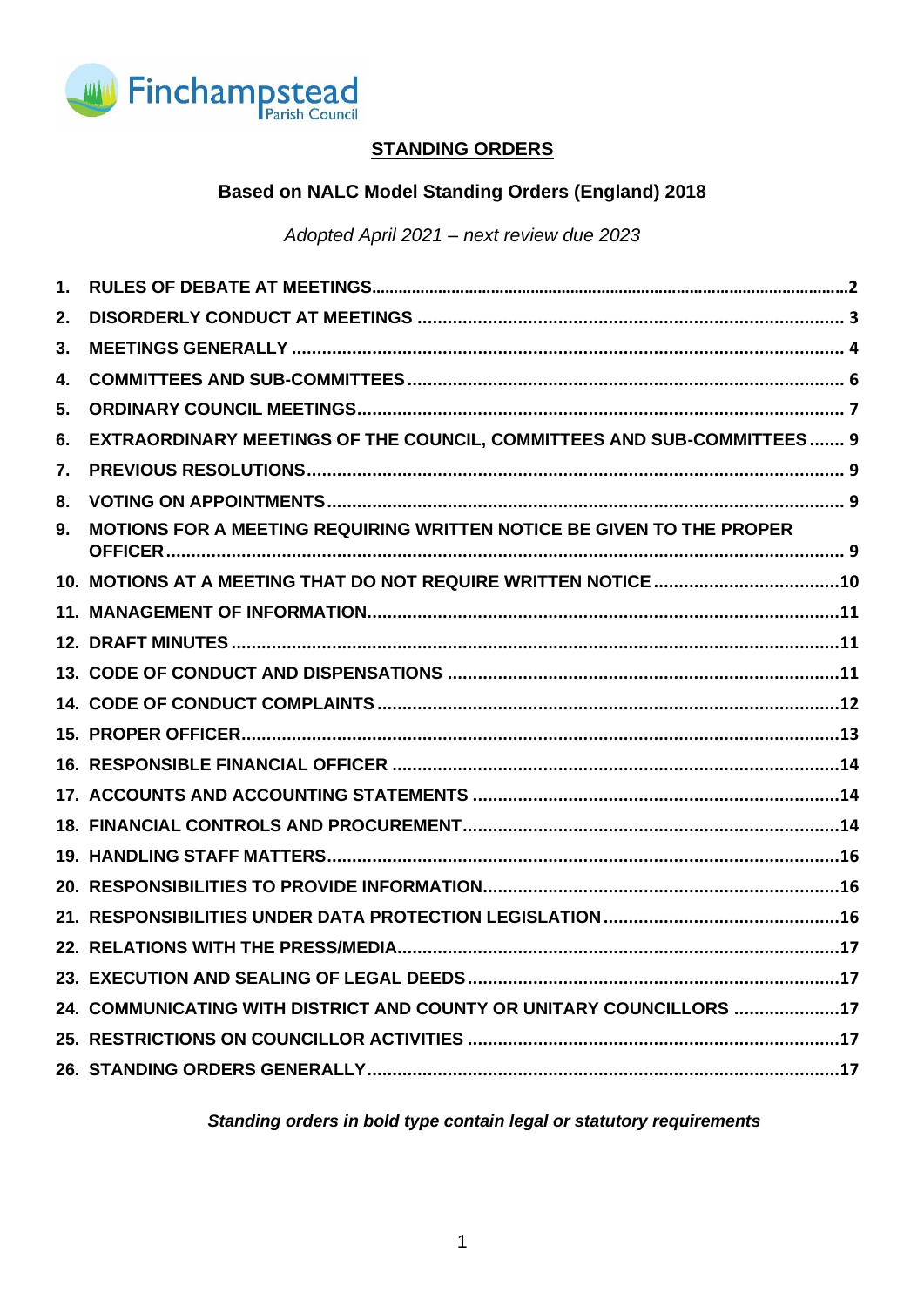#### <span id="page-1-0"></span>1. **RULES OF DEBATE AT MEETINGS**

- a Motions on the agenda shall be considered in the order that they appear unless the order is changed at the discretion of the chair of the meeting.
- b A motion (including an amendment) shall not be progressed unless it has been moved and seconded.
- c A motion on the agenda that is not moved by its proposer may be treated by the chair of the meeting as withdrawn.
- d If a motion (including an amendment) has been seconded, it may be withdrawn by the proposer only with the consent of the seconder and the meeting.
- e An amendment is a proposal to remove or add words to a motion. It shall not negate the motion.
- f If an amendment to the original motion is carried, the original motion (as amended) becomes the substantive motion upon which further amendment(s) may be moved.
- g An amendment shall not be considered unless early verbal notice of it is given at the meeting and, if requested by the chair of the meeting, is expressed in writing to the chair.
- h A councillor may move an amendment to his own motion if agreed by the meeting. If a motion has already been seconded, the amendment shall be with the consent of the seconder and the meeting.
- i If there is more than one amendment to an original or substantive motion, the amendments shall be moved in the order directed by the chair of the meeting.
- j Subject to standing order 1(k), only one amendment shall be moved and debated at a time, the order of which shall be directed by the chair of the meeting.
- k One or more amendments may be discussed together if the chair of the meeting considers this expedient but each amendment shall be voted upon separately.
- l A councillor may not move more than one amendment to an original or substantive motion.
- m The mover of an amendment has no right of reply at the end of debate on it.
- n Where a series of amendments to an original motion are carried, the mover of the original motion shall have a right of reply either at the end of debate on the first amendment or at the very end of debate on the final substantive motion immediately before it is put to the vote.
- o Unless permitted by the chair of the meeting, a councillor may speak once in the debate on a motion except:
	- i. to speak on an amendment moved by another councillor;
	- ii. to move or speak on another amendment if the motion has been amended since they last spoke;
	- iii. to make a point of order;
	- iv. to give a personal explanation; or
	- v. to exercise a right of reply.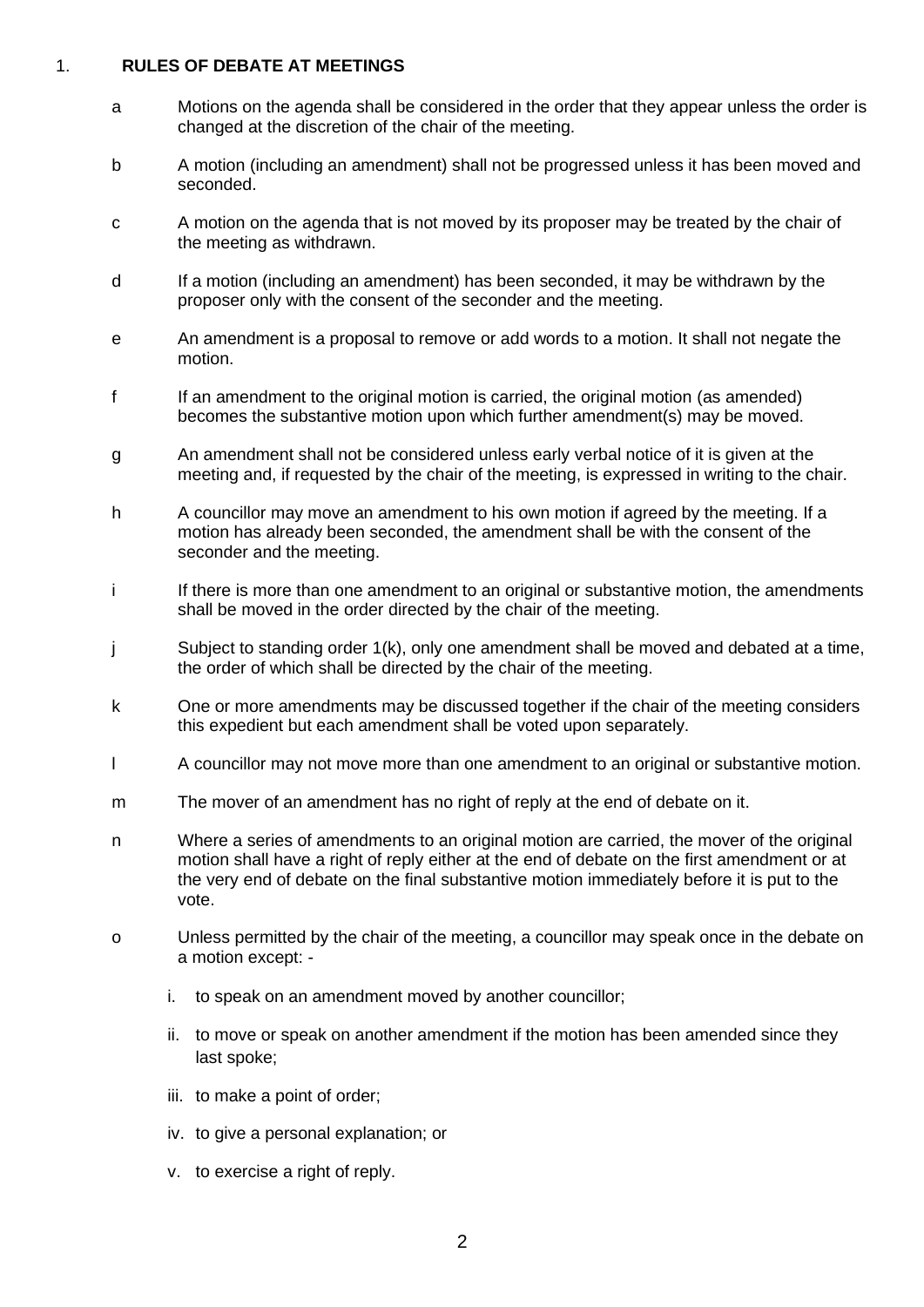- p During the debate on a motion, a councillor may interrupt only on a point of order or a personal explanation and the councillor who was interrupted shall stop speaking. A councillor raising a point of order shall identify the standing order which is considered to have been breached or specify any other irregularity in the proceedings of the meeting he is concerned by:
	- i. A point of order shall be decided by the chair of the meeting and their decision shall be final.
- q When a motion is under debate, no other motion shall be moved except:
	- i. to amend the motion;
	- ii. to proceed to the next business;
	- iii. to adjourn the debate;
	- iv. to put the motion to a vote;
	- v. to ask a person to be no longer heard or to leave the meeting;
	- vi. to refer a motion to a committee or sub-committee for consideration;
	- vii. to exclude the public and press;
	- viii. to adjourn the meeting; or
	- ix. to suspend particular standing order(s) excepting those which reflect mandatory statutory or legal requirements.
- r Before an original or substantive motion is put to the vote, the chair of the meeting shall be satisfied that the motion has been sufficiently debated and that the mover of the motion under debate has exercised or waived their right of reply.
- s Excluding motions moved under standing order 1(r), the contributions or speeches by a councillor shall relate only to the motion under discussion and shall not exceed 5 minutes unless the chair of the meeting consents.

## <span id="page-2-0"></span>2. **DISORDERLY CONDUCT AT MEETINGS**

- a No person shall obstruct the transaction of business at a meeting or behave offensively or improperly. If this standing order is ignored, the chair of the meeting shall request such person(s) to moderate or improve their conduct.
- b If person(s) disregard the request of the chair of the meeting to moderate or improve their conduct, any councillor or the chair of the meeting may move that the person be no longer heard or be excluded from the meeting. The motion, if seconded, shall be put to the vote without discussion.
- c If a resolution made under standing order 2(b) is ignored, the chair of the meeting may take further reasonable steps to restore order or to progress the meeting. This may include temporarily suspending or closing the meeting.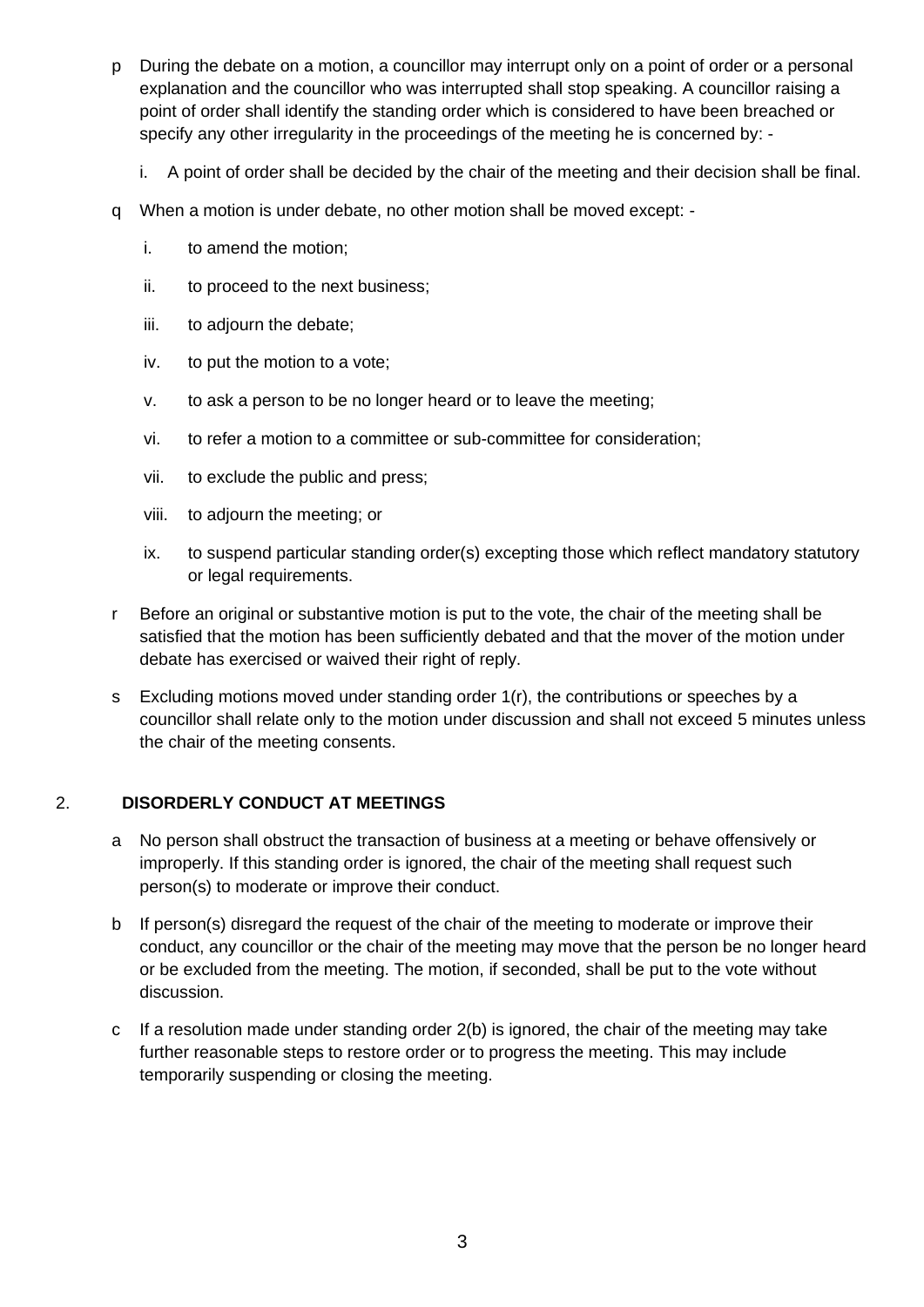#### <span id="page-3-0"></span>3. **MEETINGS GENERALLY**

Full Council meetings Committee meetings **•** Sub-committee meetings **•** 

- a **Meetings shall not take place in premises which at the time of the meeting are used for the supply of alcohol, unless no other premises are available free of charge or at a reasonable cost.**
- b **The minimum three clear days for notice of a meeting does not include the day on which notice was issued, the day of the meeting, a Sunday, a day of the Christmas break, a day of the Easter break or of a bank holiday or a day appointed for public thanksgiving or mourning.**
- c **The minimum three clear days' public notice for a meeting does not include the day on which the notice was issued or the day of the meeting.**
- ● d **Meetings shall be open to the public unless their presence is prejudicial to the public interest by reason of the confidential nature of the business to be transacted or for other special reasons. The public's exclusion from part or all of a meeting shall be by a resolution which shall give reasons for the public's exclusion.**
	- e Members of the public may make representations, answer questions and give evidence at a meeting which they are entitled to attend in respect of the business on the agenda.
	- f The period of time designated for public participation at a meeting in accordance with standing order 3(e) shall not exceed 15 minutes unless directed by the chair of the meeting.
	- g Subject to standing order 3(f), a member of the public shall not speak for more than 5 minutes unless agreed by the chair of the meeting.
	- h In accordance with standing order 3(e), a question shall not require a response at the meeting nor start a debate on the question. The chair of the meeting may direct that a written or oral response be given.
	- i A person shall raise his hand when requesting to speak and may remain seated when speaking.
	- j A person who speaks at a meeting shall direct his comments to the chair of the meeting.
	- k Only one person is permitted to speak at a time. If more than one person wants to speak, the chair of the meeting shall direct the order of speaking.
- ● **I** Subject to standing order 3(m), a person who attends a meeting is permitted to report on the **meeting whilst the meeting is open to the public. To "report" means to film, photograph, make an audio recording of meeting proceedings, use any other means for enabling persons not present to see or hear the meeting as it takes place or later or to report or to provide oral or written commentary about the meeting so that the report or commentary is available as the meeting takes place or later to persons not present.**
- ● m **A person present at a meeting may not provide an oral report or oral commentary about a meeting as it takes place without permission from the chair.**
- n The press shall be provided with reasonable facilities for the taking of their report of all or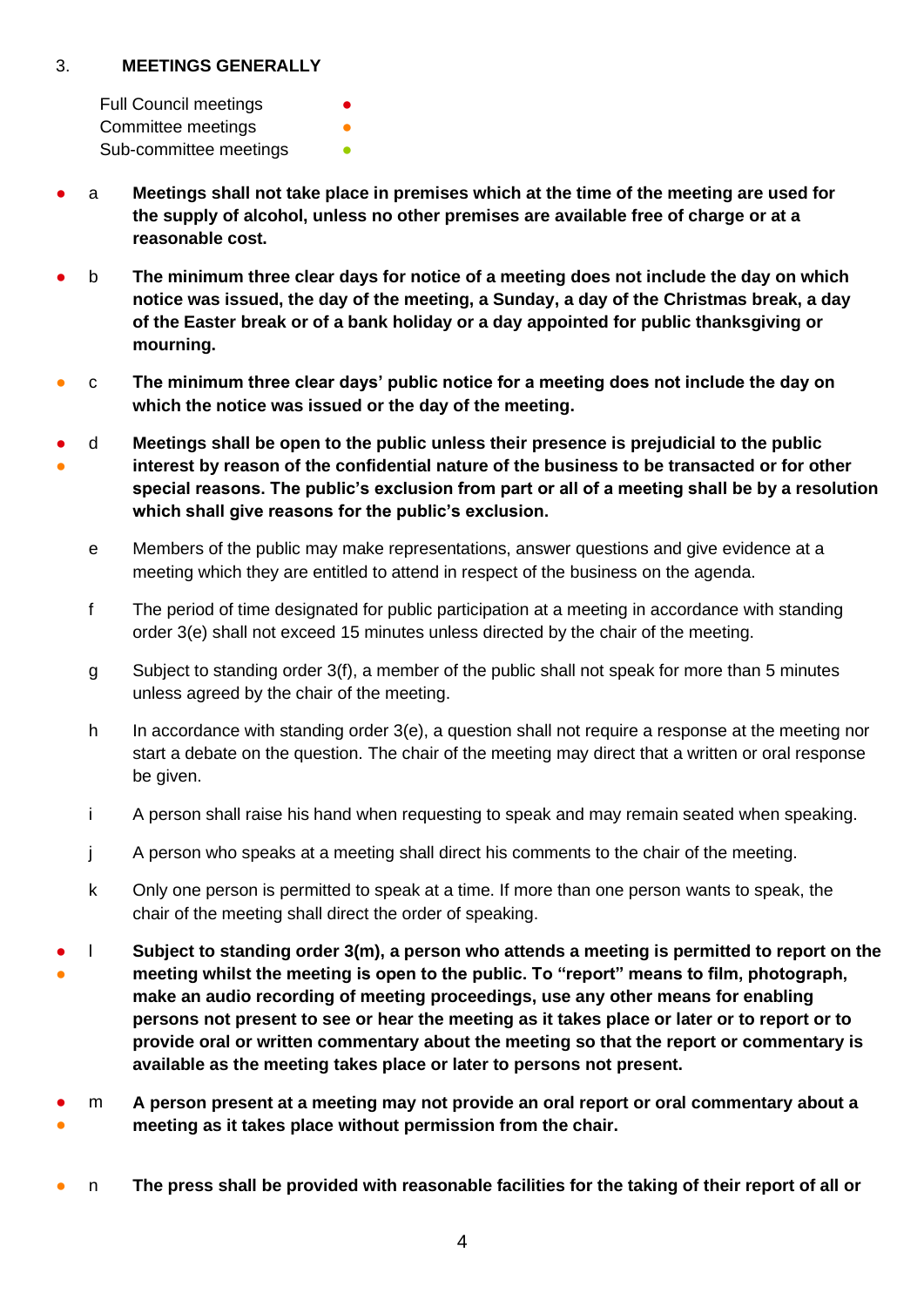**part of a meeting at which they are entitled to be present.** 

- o **Subject to standing orders which indicate otherwise, anything authorised or required to be done by, to or before the Chair of the Council may in their absence be done by, to or before the Vice-Chair of the Council.**
- p **The Chair of the Council, if present, shall preside at a meeting. If the Chair is absent from a meeting, the Vice-Chair of the Council if present, shall preside. If both the Chair and the Vice-Chair are absent from a meeting, a councillor as chosen by the councillors present at the meeting shall preside at the meeting.**
- ● q **Subject to a meeting being quorate, all questions at a meeting shall be decided by a majority of the councillors and non-councillors with voting rights present and voting.**
- ●
- r **The chair of a meeting may give an original vote on any matter put to the vote, and in the case of an equality of votes may exercise his casting vote whether or not he gave an original vote.**
- ●
	- *See standing orders 5(h) and (i) for the different rules that apply in the election of the Chair of the Council at the annual meeting of the Council.*
- s **Unless standing orders provide otherwise, voting on a question shall be by a show of hands,** or if requested by at least two councillors, by signed ballot. **At the request of a councillor, the voting on any question shall be recorded so as to show whether each councillor present and voting gave his vote for or against that question.** Such a request shall be made before moving on to the next item of business on the agenda.
	- t A member who has proposed a resolution which has been referred to any committee of which they are not a member may explain their resolution to the committee but shall not vote.
	- u Any Council member shall be entitled to be present at a meeting of any committee or subcommittee (with the exception of the HR sub committee) even if not a member and may speak with permission from the chair but shall not be entitled to vote.
	- v The minutes of a meeting shall include an accurate record of the following:
		- i. the time and place of the meeting;
		- ii. the names of councillors who are present and the names of councillors who are absent;
		- iii. interests that have been declared by councillors and non-councillors with voting rights;
		- iv. the grant of dispensations (if any) to councillors and non-councillors with voting rights;
		- v. whether a councillor or non-councillor with voting rights left the meeting when matters that they held an interest in were being considered;
		- vi. if there was a public participation session; and
		- vii. the resolutions made.
- ● ● w **A councillor or a non-councillor with voting rights who has a disclosable pecuniary interest or another interest as set out in the Council's code of conduct in a matter being considered at a meeting is subject to statutory limitations or restrictions under the code on their right to participate and vote on that matter.**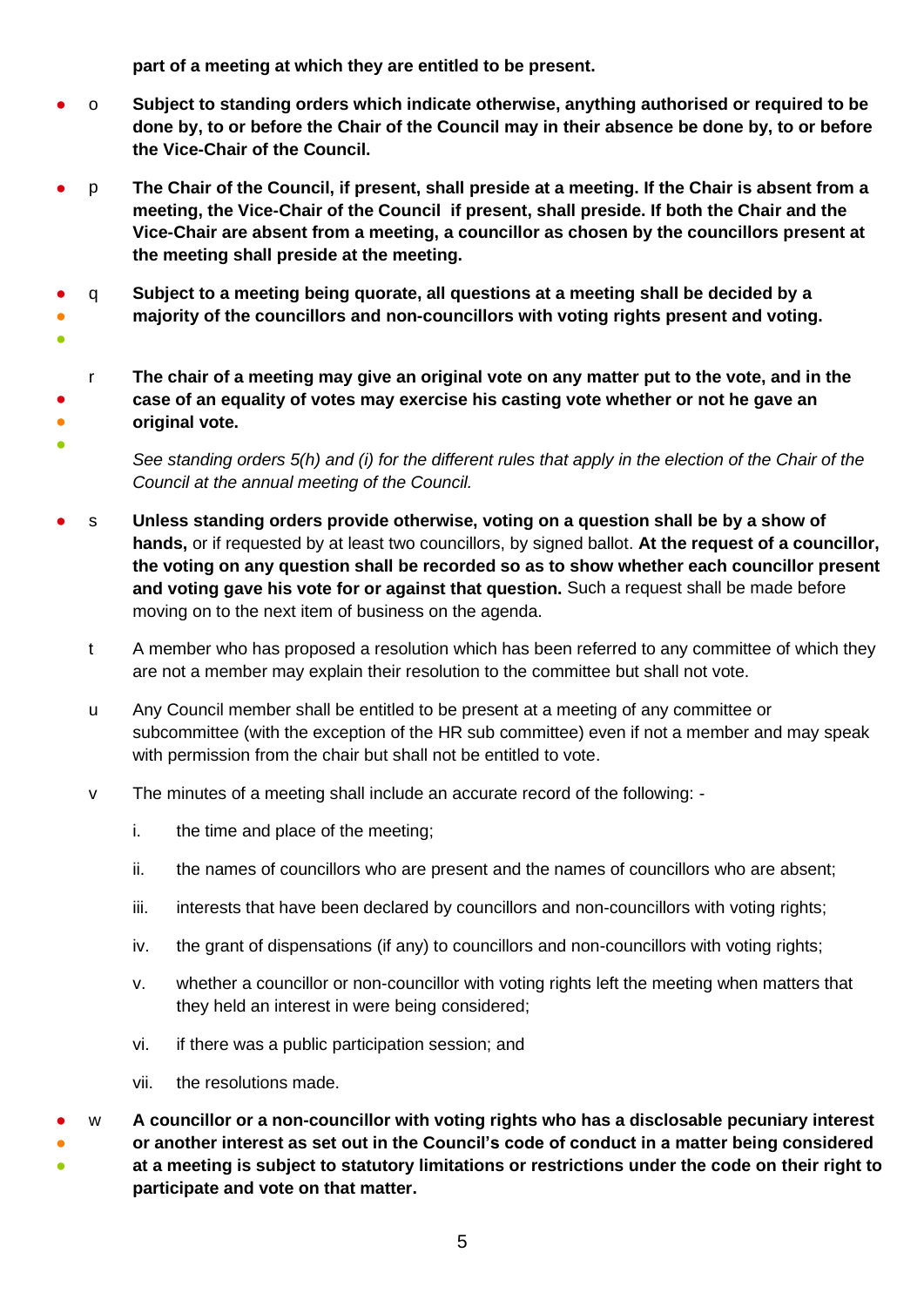● x **No business may be transacted at a meeting unless at least one-third of the whole number of members of the Council are present and in no case shall the quorum of a meeting be less than three.**

*See standing order 4d(viii) for the quorum of a committee or sub-committee meeting.* 

- y **If a meeting is or becomes inquorate no business shall be transacted** and the meeting shall
- be closed. The business on the agenda for the meeting shall be adjourned to another meeting.
- ●
- z A meeting shall not exceed a period of 2 1/2 hours.

#### <span id="page-5-0"></span>4. **COMMITTEES AND SUB-COMMITTEES**

- **a Unless the Council determines otherwise, a committee may appoint a sub-committee whose terms of reference and members shall be determined by the committee.**
- **b The members of a committee may include non-councillors unless it is a committee which regulates and controls the finances of the Council.**
- **c Unless the Council determines otherwise, all the members of an advisory committee and a sub-committee of the advisory committee may be non-councillors.**
- d The Council may appoint standing committees or other committees as may be necessary, and:
	- i. shall determine their terms of reference;
	- ii. shall determine the number and time of the ordinary meetings of a standing committee up until the date of the next annual meeting of the Council;
	- iii. shall permit a committee, other than in respect of the ordinary meetings of a committee, to determine the number and time of its meetings;
	- iv. shall, subject to standing orders 4(b) and (c), appoint and determine the terms of office of members of such a committee;
	- v. may, subject to standing orders 4(b) and (c), appoint and determine the terms of office of the substitute members to a committee whose role is to replace the ordinary members at a meeting of a committee if the ordinary members of the committee confirm to the Proper Officer 5 clear days before the meeting that they are unable to attend;
	- vi. shall, after it has appointed the members of a standing committee, appoint the chair of the standing committee;
	- vii. shall permit a committee other than a standing committee, to appoint its own chair at the first meeting of the committee;
	- viii. shall determine the place, notice requirements and quorum for a meeting of a committee and a sub-committee which, in both cases, shall be no less than three;
	- ix. shall determine if the public may participate at a meeting of a committee;
	- x. shall determine if the public and press are permitted to attend the meetings of a subcommittee and also the advance public notice requirements, if any, required for the meetings of a sub-committee;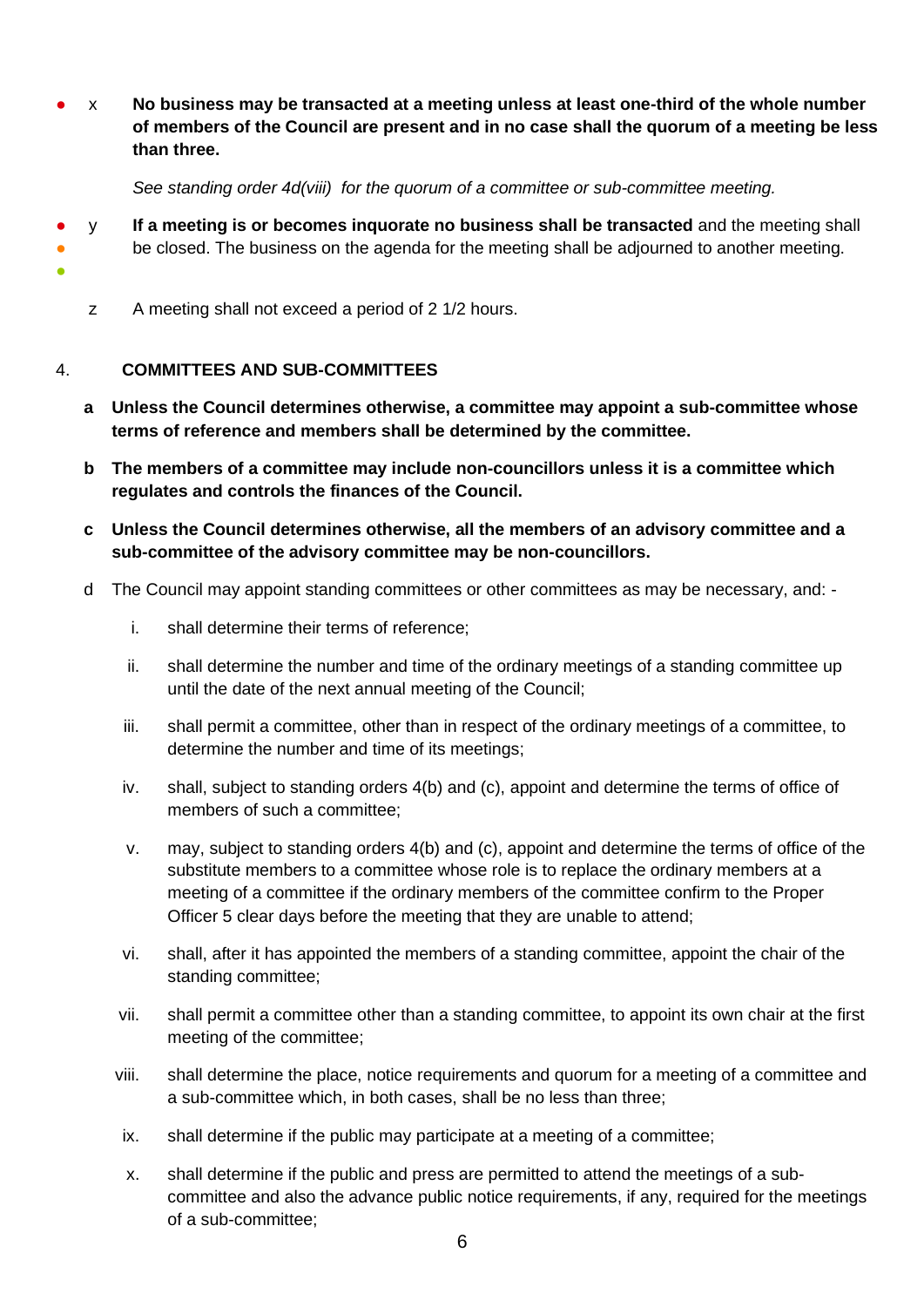- xi. shall determine if the public may participate at a meeting of a sub-committee that they are permitted to attend; and
- xii. may dissolve a committee or a sub-committee.
- xiii. the chair of the council shall be a member of every committee if so wished but shall not chair a committee;
- xiv. committees shall each have a maximum of eight members not including the chair of the council;
- xv. the finance committee shall consist of the chair or nominated representative of the amenities, planning, rights of way, roads and road safety committees, the current chair and vice chair of the finance committee (unless they have previously indicated that they wish to stand down) and other councillors up to a maximum of 8 members, not including the chair of the council;
- xvi. where more than 8 members wish to stand for a committee, the nominations shall be decided by lot at the annual meeting, apart from the previous chair and vice chair should they wish to continue on the committee;
- xvii. if not all the places on a committee are filled at the annual meeting, or a vacancy occurs during the year, any councillor wishing to fill that vacancy until the next annual meeting should advise the clerk at a main council meeting;
- xviii. each committee with the exception of the Finance & General Management Committee shall meet within 3 weeks of the annual meeting to elect a chair and a vice chair who shall hold office until the next annual meeting and for a maximum term of 4 years;

*See standing order 5lii for the election of the chair of the Finance & General Management Committee*

- xix. the Finance & General Management Committee shall meet within 3 weeks of the annual meeting to elect a vice chair who shall hold office until the next annual meeting and for a maximum term of 4 years;
- xx. the Council authorises the planning committee to make comments on planning applications direct to the borough council on its behalf.

## <span id="page-6-0"></span>5. **ORDINARY COUNCIL MEETINGS**

- a **In an election year, the annual meeting of the Council shall be held on or within 14 days following the day on which the councillors elected take office.**
- b **In a year which is not an election year, the annual meeting of the Council shall be held on such day in May as the Council decides.**
- c **If no other time is fixed, the annual meeting of the Council shall take place at 7.30pm.**
- d **In addition to the annual meeting of the Council, at least three other ordinary meetings shall be held in each year on such dates, and times as the Council decides.**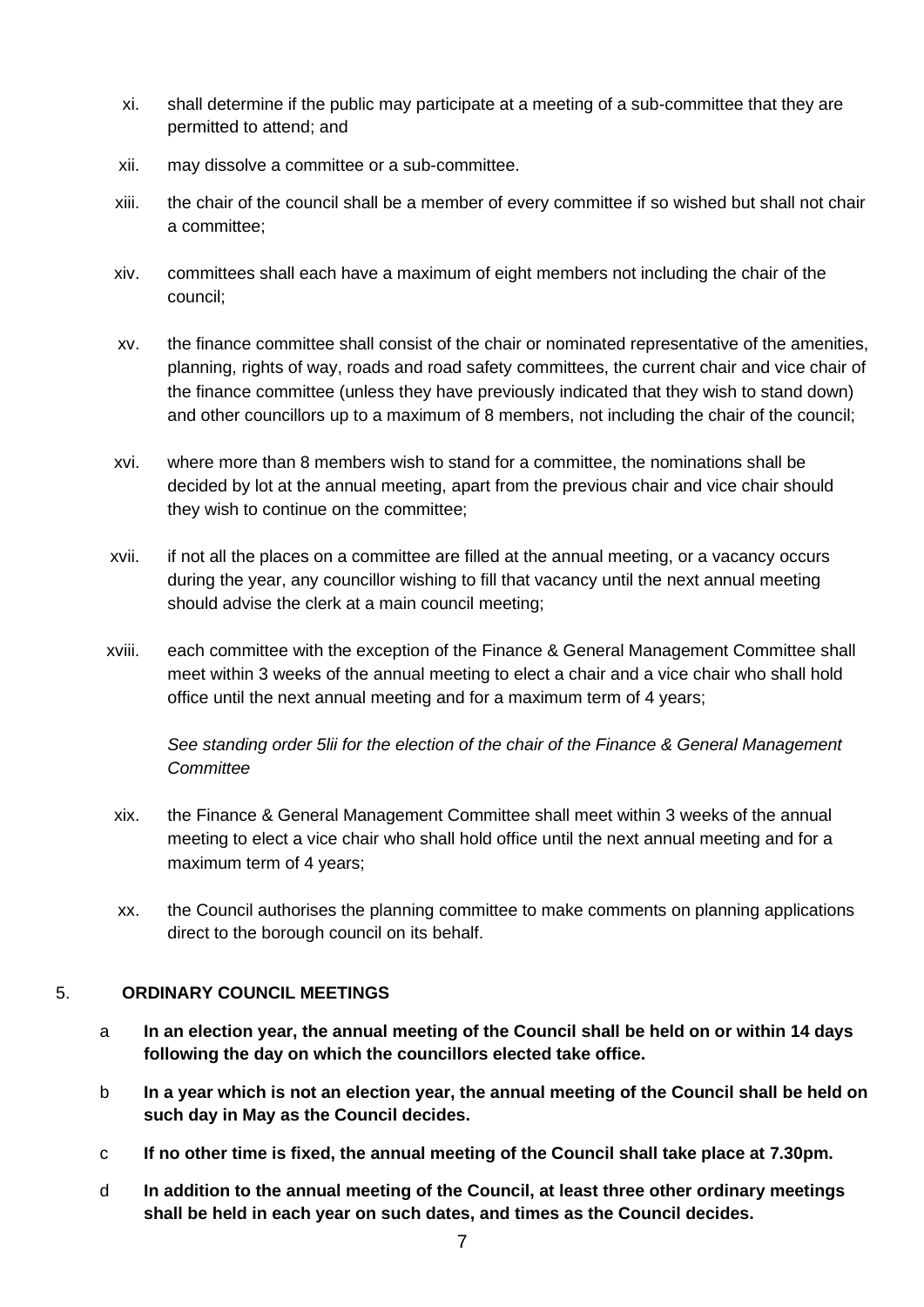- e Meetings of the Council shall be held at 7.30pm alternating between the third Thursday of the month and the third Wednesday of the month (except August) unless the Council otherwise decides at a previous meeting.
- f Meetings of the Council held on the third Thursday of the month shall take place at the Memorial Hall or by video conferencing. Meetings held on the third Wednesday of the month shall take place at the FBC Centre or by video conferencing.
- g **The first business conducted at the annual meeting of the Council shall be the election of the Chair and Vice-Chair of the Council.**
- h The Chair and Vice Chair of the Council may subject to annual election hold the positions for a term of 4 years and may stand for one further 4 year term if they so wish.
- i **The Chair of the Council, unless they have resigned or become disqualified, shall continue in office and preside at the annual meeting until a successor is elected at the next annual meeting of the Council.**
- j **The Vice-Chair of the Council, if there is one, unless resigned or becomes disqualified, shall hold office until immediately after the election of the Chair of the Council at the next annual meeting of the Council.**
- k **In an election year, if the current Chair of the Council has not been re-elected as a member of the Council, shall preside at the annual meeting until a successor Chair of the Council has been elected. The current Chair of the Council shall not have an original vote in respect of the election of the new Chair of the Council but shall give a casting vote in the case of an equality of votes.**
- l **In an election year, the current Chair of the Council if re-elected as a member of the Council, shall preside at the annual meeting until a new Chair of the Council has been elected. The past Chair may exercise an original vote in respect of the election of the new Chair of the Council and shall give a casting vote in the case of an equality of votes.**
- m Following the election of the Chair of the Council and Vice-Chair of the Council at the annual meeting, the business shall include:
	- i. **In an election year, delivery by the Chair of the Council and councillors of their acceptance of office forms unless the Council resolves for this to be done at a later date. In a year which is not an election year, delivery by the Chair of the Council of their acceptance of office form unless the Council resolves for this to be done at a later date;**
	- ii. The election of the Chair of the Finance & General Management Committee. The Chair of the Finance & General Management Committee shall subject to annual election hold the position for a 4 year term and may stand for one further 4 year term if they so wish.
	- iii. Confirmation of the accuracy of the minutes of the last meeting of the Council;
	- iv. Appointment of members to existing committees;
	- v. Review of representation on or work with external bodies and arrangements for reporting back;
	- vi. In an election year, to make arrangements with a view to the Council becoming eligible to exercise the general power of competence in the future;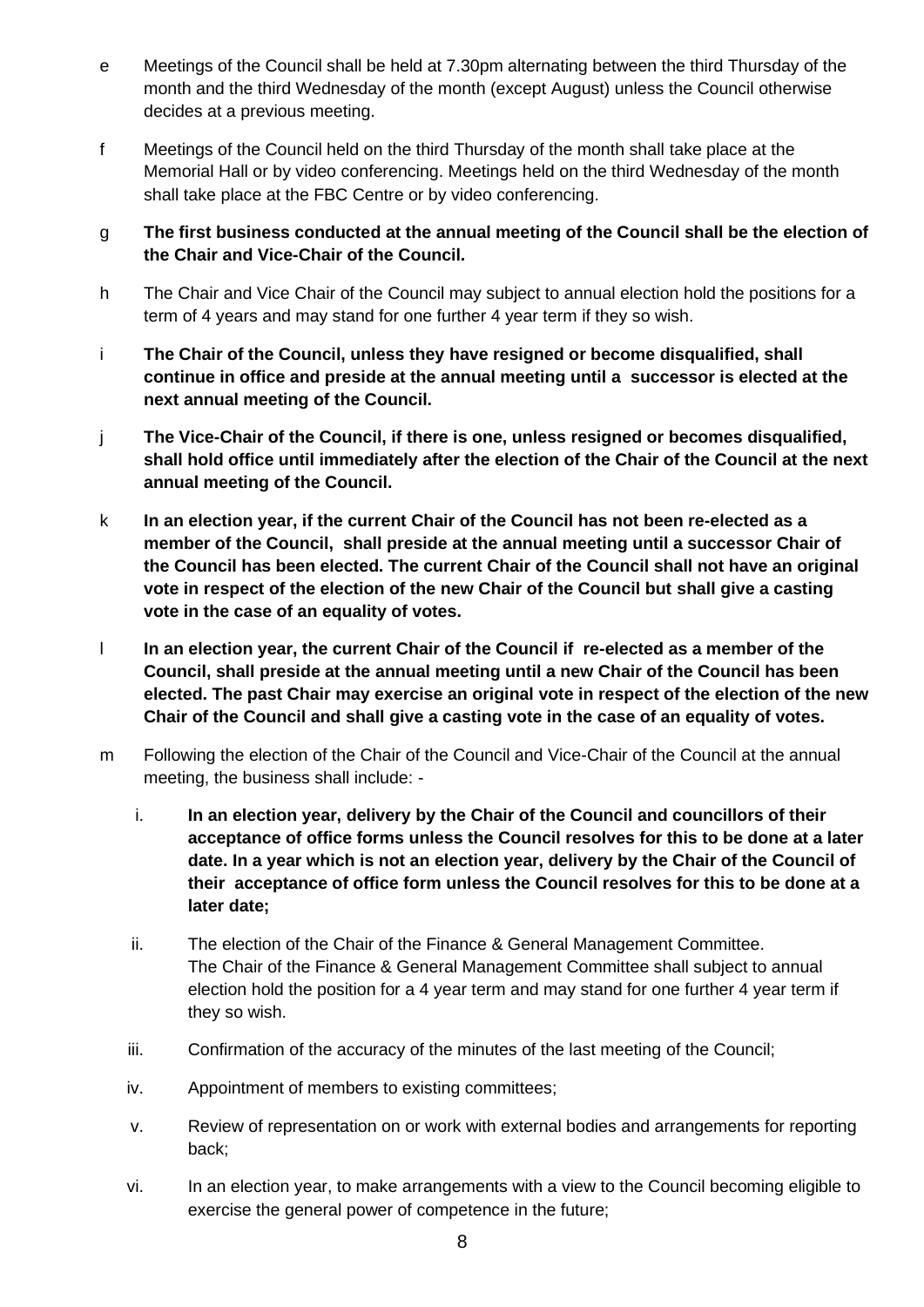vii. Review of the Council's risk management arrangements.

## <span id="page-8-0"></span>6. **EXTRAORDINARY MEETINGS OF THE COUNCIL, COMMITTEES AND SUB-COMMITTEES**

- a **The Chair of the Council may convene an extraordinary meeting of the Council at any time.**
- b **If the Chair of the Council does not call an extraordinary meeting of the Council within seven days of having been requested in writing to do so by two councillors, any two councillors may convene an extraordinary meeting of the Council. The public notice giving the time, place and agenda for such a meeting shall be signed by the two councillors.**
- c The chair of a committee [or a sub-committee] may convene an extraordinary meeting of the committee [or the sub-committee] at any time.
- d If the chair of a committee [or a sub-committee] does not call an extraordinary meeting within 7 days of having been requested to do so by 2 members of the committee [or the sub-committee], any 2 members of the committee [or the sub-committee] may convene an extraordinary meeting of the committee [or a sub-committee].

# <span id="page-8-1"></span>7. **PREVIOUS RESOLUTIONS**

- a A resolution shall not be reversed within six months except either by a special motion, which requires written notice by at least 6 councillors to be given to the Proper Officer in accordance with standing order 9, or by a motion moved in pursuance of the recommendation of a committee or a sub-committee.
- b When a motion moved pursuant to standing order 7(a) has been disposed of, no similar motion may be moved for a further six months.

# <span id="page-8-2"></span>8. **VOTING ON APPOINTMENTS**

a Where more than two persons have been nominated for a position to be filled by the Council and none of those persons has received an absolute majority of votes in their favour, the name of the person having the least number of votes shall be struck off the list and a fresh vote taken. This process shall continue until a majority of votes is given in favour of one person. A tie in votes may be settled by the casting vote exercisable by the chair of the meeting.

## <span id="page-8-3"></span>9. **MOTIONS FOR A MEETING THAT REQUIRE WRITTEN NOTICE TO BE GIVEN TO THE PROPER OFFICER**

- a A motion shall relate to the responsibilities of the meeting for which it is tabled and in any event shall relate to the performance of the Council's statutory functions, powers and obligations or an issue which specifically affects the Council's area or its residents.
- b No motion may be moved at a meeting unless it is on the agenda and the mover has given written notice of its wording to the Proper Officer at least 10 clear days before the meeting. Clear days do not include the day of the notice or the day of the meeting.
- c The Proper Officer may, before including a motion on the agenda received in accordance with standing order 9(b), correct obvious grammatical or typographical errors in the wording of the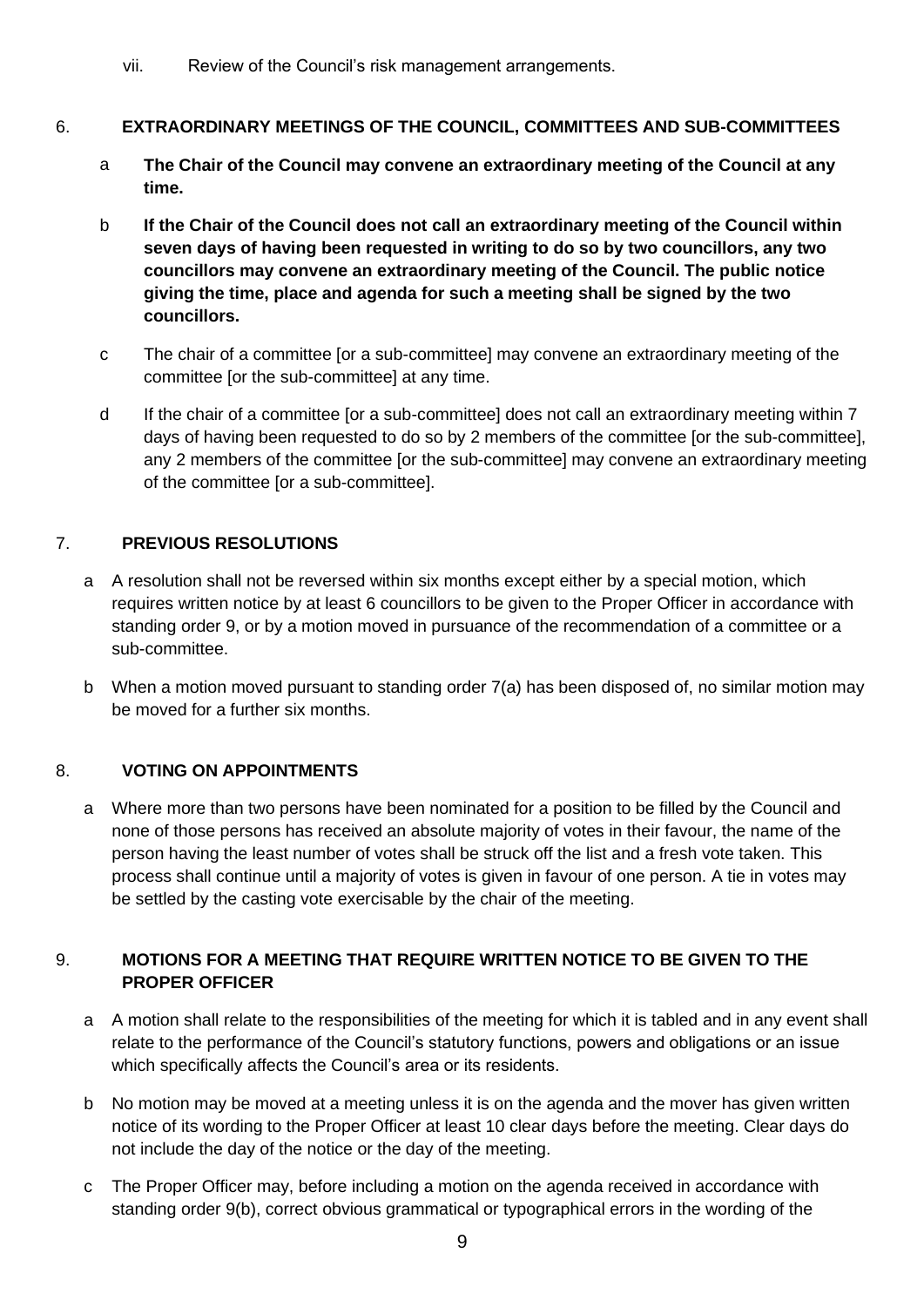motion.

- d If the Proper Officer considers the wording of a motion received in accordance with standing order 9(b) is not clear in meaning, the motion shall be rejected until the mover of the motion resubmits it, so that it can be understood, in writing, to the Proper Officer at least 7 clear days before the meeting.
- e If the wording or subject of a proposed motion is considered improper, the Proper Officer shall consult with the chair of the forthcoming meeting or, as the case may be, the councillors who have convened the meeting, to consider whether the motion shall be included in the agenda or rejected.
- f The decision of the Proper Officer as to whether or not to include the motion on the agenda shall be final.
- g Motions received shall be recorded and numbered in the order that they are received.
- h Motions rejected shall be recorded with an explanation by the Proper Officer of the reason for rejection.

## <span id="page-9-0"></span>10. **MOTIONS AT A MEETING THAT DO NOT REQUIRE WRITTEN NOTICE**

- a The following motions may be moved at a meeting without written notice to the Proper Officer:
	- i. to correct an inaccuracy in the draft minutes of a meeting: -
	- ii. to move to a vote;
	- iii. to defer consideration of a motion;
	- iv. to refer a motion to a particular committee or sub-committee;
	- v. to appoint a person to preside at a meeting;
	- vi. to change the order of business on the agenda;
	- vii. to proceed to the next business on the agenda;
	- viii. to require a written report;
	- ix. to appoint a committee or sub-committee and their members;
	- x. to extend the time limits for speaking;
	- xi. to exclude the press and public from a meeting in respect of confidential or other information which is prejudicial to the public interest;
	- xii. to not hear further from a councillor or a member of the public;
	- xiii. to exclude a councillor or member of the public for disorderly conduct;
	- xiv. to temporarily suspend the meeting;
	- xv. to suspend a particular standing order (unless it reflects mandatory statutory or legal requirements);
	- xvi. to adjourn the meeting; or
	- xvii. to close the meeting.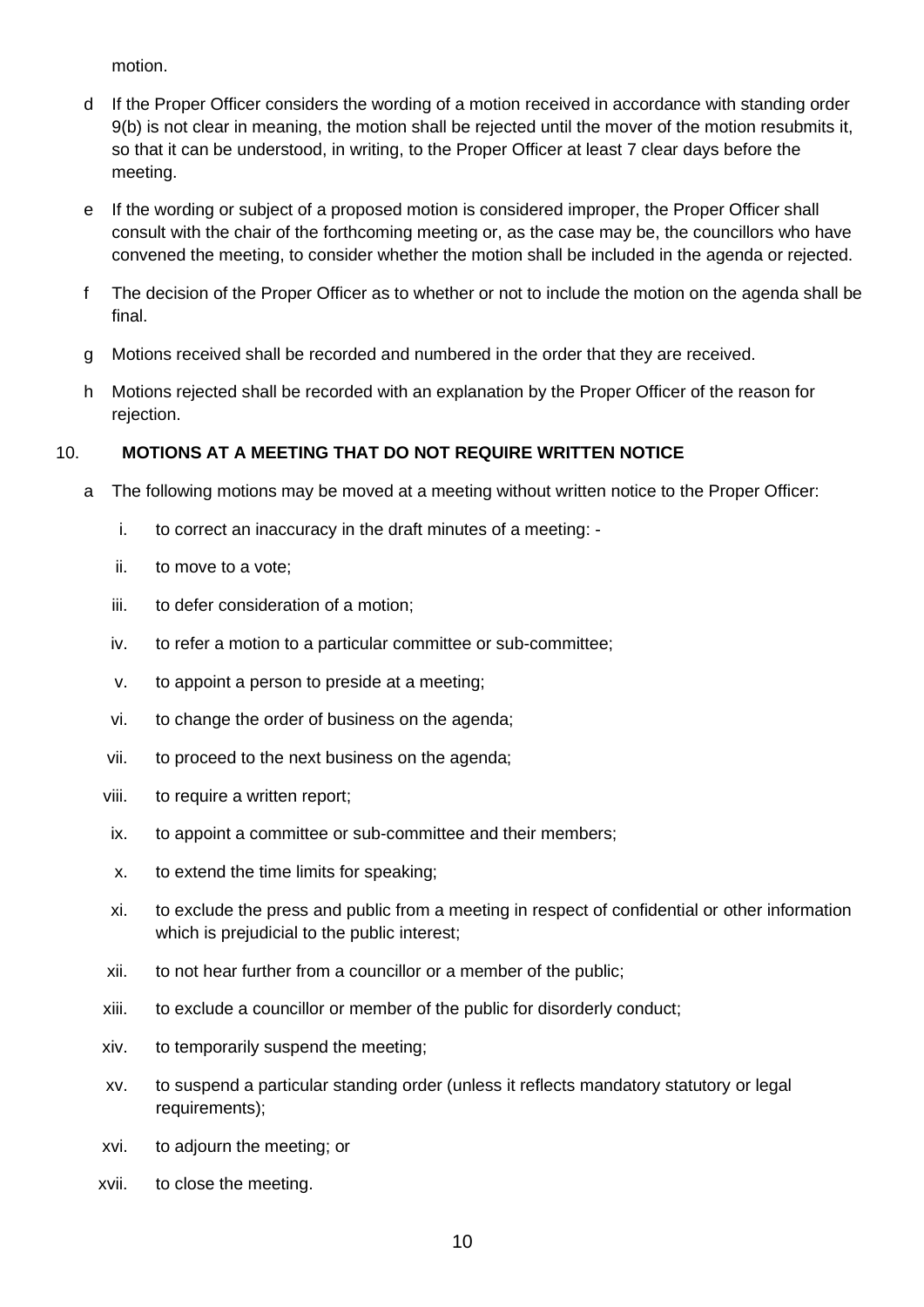#### <span id="page-10-0"></span>11. **MANAGEMENT OF INFORMATION**

*See also standing order 20.*

- **a The Council shall have in place and keep under review, technical and organisational measures to keep secure information (including personal data) which it holds in paper and electronic form. Such arrangements shall include deciding who has access to personal data and encryption of personal data.**
- **b The Council shall have in place, and keep under review, policies for the retention and safe destruction of all information (including personal data) which it holds in paper and electronic form. The Council's retention policy shall confirm the period for which information (including personal data) shall be retained or if this is not possible the criteria used to determine that period (e.g. the Limitation Act 1980).**
- **c The agenda, papers that support the agenda and the minutes of a meeting shall not disclose or otherwise undermine confidential information or personal data without legal justification.**
- **d Councillors, staff, the Council's contractors and agents shall not disclose confidential information or personal data without legal justification.**

## <span id="page-10-1"></span>12. **DRAFT MINUTES**

- a If the draft minutes of a preceding meeting have been served on councillors with the agenda to attend the meeting at which they are due to be approved for accuracy, they shall be taken as read.
- b There shall be no discussion about the draft minutes of a preceding meeting except in relation to their accuracy. A motion to correct an inaccuracy in the draft minutes shall be moved in accordance with standing order 10(a)(i).
- c The accuracy of draft minutes, including any amendment(s) made to them, shall be confirmed by resolution and shall be signed by the chair of the meeting and stand as an accurate record of the meeting to which the minutes relate.
- d Subject to the publication of draft minutes in accordance with standing order 12(e) and standing order 20(a) and following a resolution which confirms the accuracy of the minutes of a meeting, the draft minutes or recordings of the meeting for which approved minutes exist shall be destroyed.

# <span id="page-10-2"></span>13. **CODE OF CONDUCT AND DISPENSATIONS**

*See also standing order 3(u).*

- a All councillors and non-councillors with voting rights shall observe the code of conduct adopted by the Council.
- b Unless granted a dispensation, a councillor or non-councillor with voting rights shall withdraw from a meeting when it is considering a matter in which they have a disclosable pecuniary interest. They may return to the meeting after the matter of interest has been considered.
- c Unless granted a dispensation, a councillor or non-councillor with voting rights shall withdraw from a meeting when it is considering a matter in which they have another interest if so required by the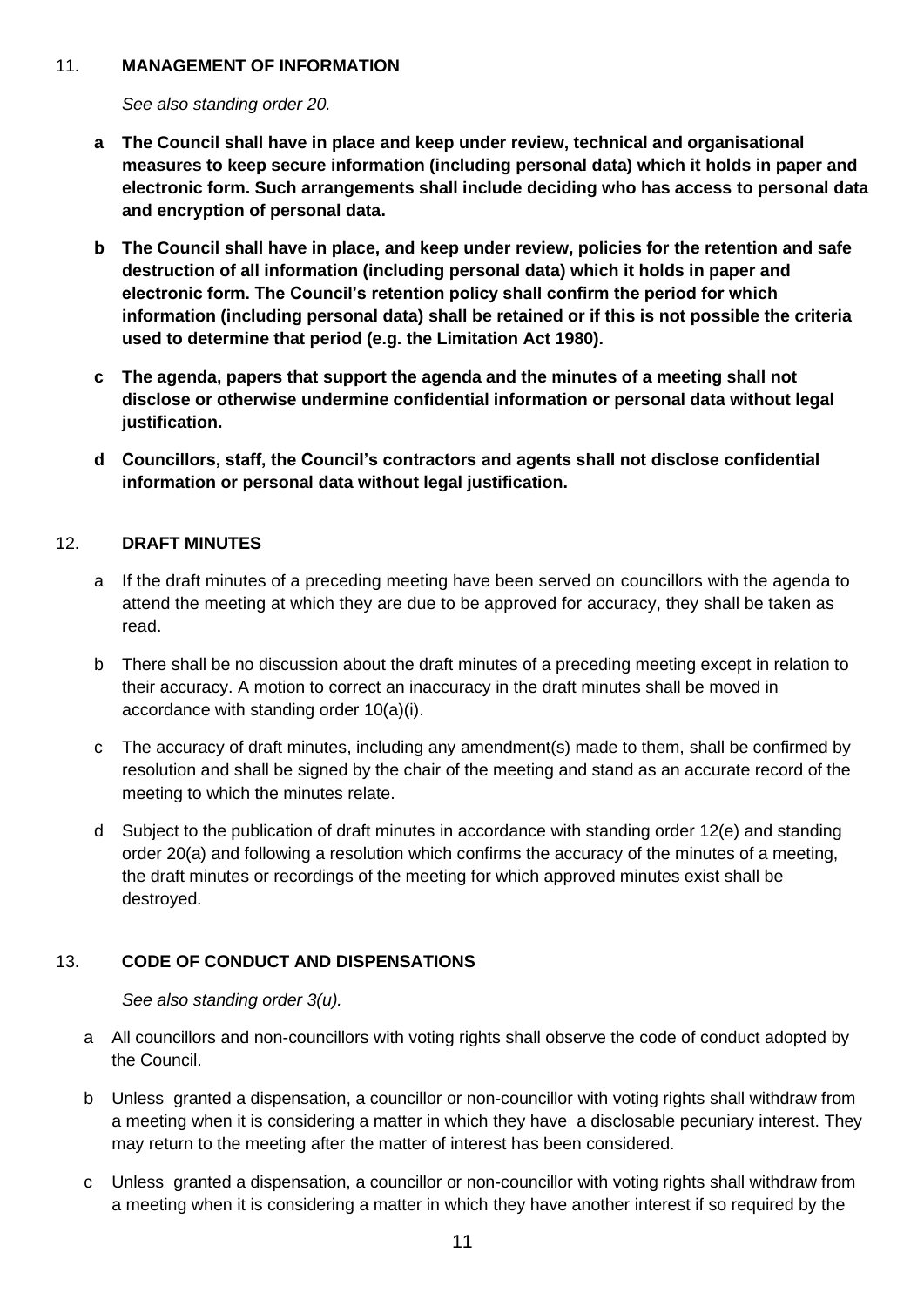Council's code of conduct. Upon conclusion of the matter they may return to the meeting.

- d **Dispensation requests shall be in writing and submitted to the Proper Officer** as soon as possible before the meeting, or failing that, at the start of the meeting for which the dispensation is required.
- e A decision as to whether to grant a dispensation shall be made by the Proper Officer and that decision is final.
- f A dispensation request shall confirm:
	- i. the description and the nature of the disclosable pecuniary interest or other interest to which the request for the dispensation relates;
	- ii. whether the dispensation is required to participate at a meeting in a discussion only or a discussion and a vote;
	- iii. the date of the meeting or the period (not exceeding four years) for which the dispensation is sought; and
	- iv. an explanation as to why the dispensation is sought.
- g Subject to standing orders 13(d) and (f), a dispensation request shall be considered by the Proper Officer before the meeting or, if this is not possible, at the start of the meeting for which the dispensation is required.
- **h A dispensation may be granted in accordance with standing order 13(e) if having regard to all relevant circumstances any of the following apply:** 
	- **i. without the dispensation the number of persons prohibited from participating in the particular business would be so great a proportion of the meeting transacting the business as to impede the transaction of the business;**
	- **ii. granting the dispensation is in the interests of persons living in the Council's area; or**
	- **iii. it is otherwise appropriate to grant a dispensation.**

## <span id="page-11-0"></span>14. **CODE OF CONDUCT COMPLAINTS**

- a Upon notification by Wokingham Borough Council that it is dealing with a complaint that a councillor or non-councillor with voting rights has breached the Council's code of conduct, the Proper Officer shall, subject to standing order 11, report this to the Council.
- b Where the notification in standing order 14(a) relates to a complaint made by the Proper Officer, the Proper Officer shall notify the Chair of Council of this fact, and the Chair shall nominate another staff member to assume the duties of the Proper Officer in relation to the complaint until it has been determined and the Council has agreed what action, if any, to take in accordance with standing order 14(d).
- c The Council may:
	- i. provide information or evidence where such disclosure is necessary to investigate the complaint or is a legal requirement;
	- ii. seek information relevant to the complaint from the person or body with statutory responsibility for investigation of the matter;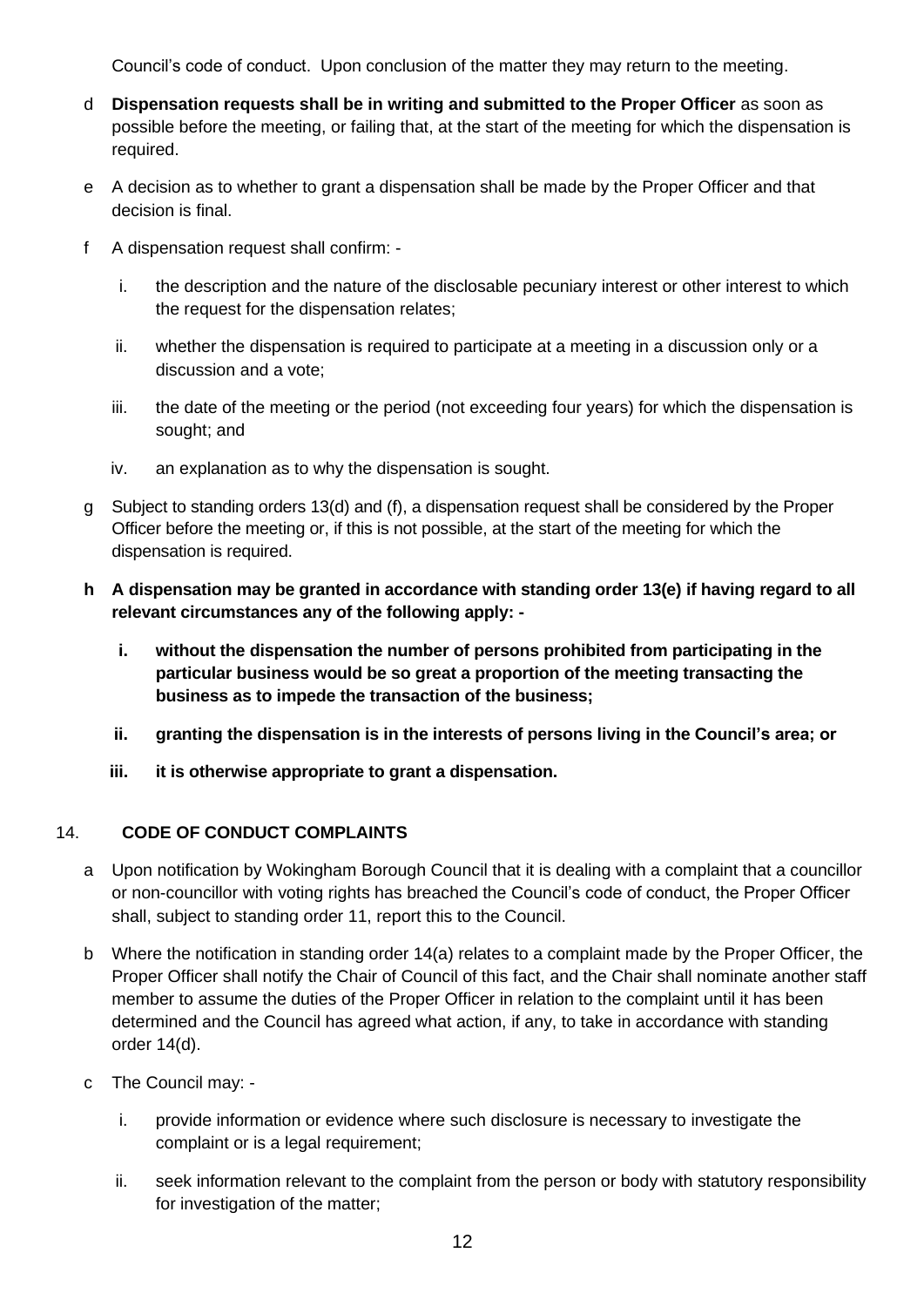**d Upon notification by Wokingham Borough Council that a councillor or non-councillor with voting rights has breached the Council's code of conduct, the Council shall consider what, if any, action to take. Such action excludes disqualification or suspension from office.**

#### <span id="page-12-0"></span>15. **PROPER OFFICER**

- a The Proper Officer shall be either (i) the clerk or (ii) an alternative person nominated by the Council to undertake the work of the Proper Officer when the Proper Officer is absent.
- b The Proper Officer shall:
	- i. **at least three clear days before a meeting of the council, a committee** or a subcommittee**,**
		- **serve on councillors by delivery or post at their residences or by email authenticated in such manner as the Proper Officer thinks fit, a signed summons confirming the time, place and the agenda (provided the councillor has consented to service by email), and**
		- **Provide, in a conspicuous place, public notice of the time, place and agenda (provided that the public notice with agenda of an extraordinary meeting of the Council convened by councillors is signed by them).**

*See standing order 3(b) for the meaning of clear days for a meeting of a full council and standing order 3(c) for the meaning of clear days for a meeting of a committee;*

- ii. subject to standing order 9, include on the agenda all motions in the order received unless a councillor has given written notice at least 5 days before the meeting confirming his withdrawal of it;
- **iii. convene a meeting of the Council for the election of a new Chair of the Council, occasioned by a casual vacancy in his office;**
- **iv. facilitate inspection of the minute book by local government electors;**
- **v. receive and retain copies of byelaws made by other local authorities;**
- vi. hold acceptance of office forms from councillors;
- vii. hold a copy of every councillor's register of interests;
- viii. assist with responding to requests made under freedom of information legislation and rights exercisable under data protection legislation, in accordance with the Council's relevant policies and procedures;
- ix. liaise, as appropriate, with the Council's Data Protection Officer;
- x. receive and send general correspondence and notices on behalf of the Council except where there is a resolution to the contrary;
- xi. manage the organisation of, storage of, access to, security of and destruction of information held by the Council in paper and electronic form subject to the requirements of data protection and freedom of information legislation and other legitimate requirements (e.g. the Limitation Act 1980);
- xii. arrange for legal deeds to be executed;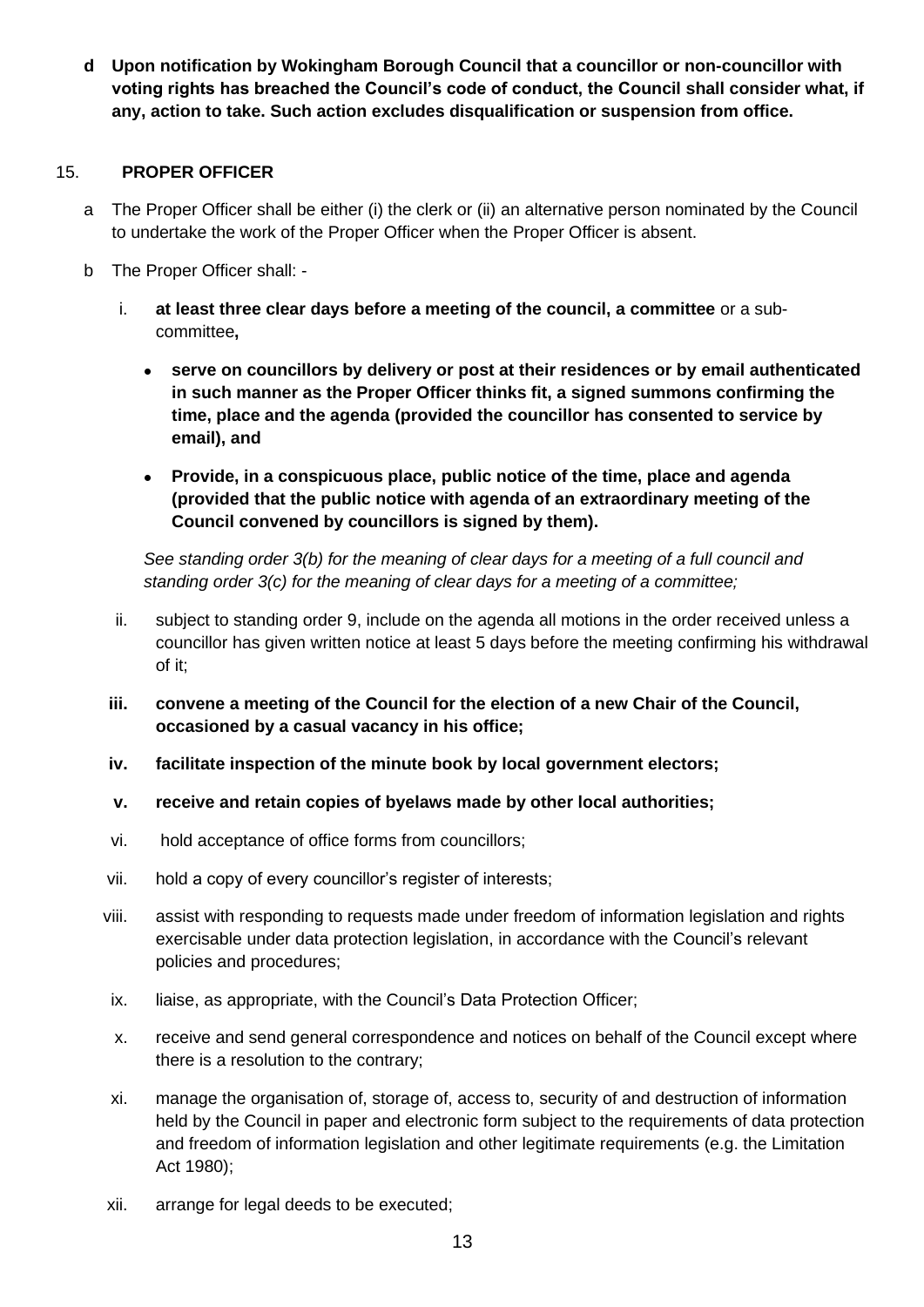(*see also standing order 23);*

- xiii. arrange or manage the prompt authorisation, approval, and instruction regarding any payments to be made by the Council in accordance with its financial regulations;
- xiv. manage access to information about the Council via the publication scheme.

## <span id="page-13-0"></span>16. **RESPONSIBLE FINANCIAL OFFICER**

a The Council shall appoint appropriate qualified persons to undertake the work of the Responsible Financial Officer when the Responsible Financial Officer is absent.

# <span id="page-13-1"></span>17. **ACCOUNTS AND ACCOUNTING STATEMENTS**

- a "Proper practices" in standing orders refer to the most recent version of "Governance and Accountability for Local Councils – a Practitioners' Guide".
- b All payments by the Council shall be authorised, approved and paid in accordance with the law, proper practices and the Council's financial regulations.
- c The Responsible Financial Officer shall supply to the Finance & General Management Committee as soon as practicable after 30 June, 30 September and 31 December in each year a statement to summarise:
	- i. the Council's receipts and payments (or income and expenditure) for each quarter;
	- ii. the Council's aggregate receipts and payments (or income and expenditure) for the year to date;
	- iii. the balances held at the end of the quarter being reported and
	- iv. which includes a comparison with the budget for the financial year and highlights any actual or potential overspends.
	- v. As soon as possible after the financial year end at 31 March, the Responsible Financial Officer shall provide to the Council the accounting statements for the year in the form of Section 1 of the annual governance and accountability return, as required by proper practices, for consideration and approval.
- a The year-end accounting statements shall be prepared in accordance with proper practices and apply the form of accounts determined by the Council (receipts and payments, or income and expenditure) for the year to 31 March. A completed draft annual governance and accountability return shall be presented to all councillors at least 14 days prior to anticipated approval by the Council. The annual governance and accountability return of the Council, which is subject to external audit, including the annual governance statement, shall be presented to the Council for consideration and formal approval before 30 June.

# <span id="page-13-2"></span>18. **FINANCIAL CONTROLS AND PROCUREMENT**

- a The Council shall consider and approve financial regulations drawn up by the Responsible Financial Officer, which shall include detailed arrangements in respect of the following:
	- i. the keeping of accounting records and systems of internal controls;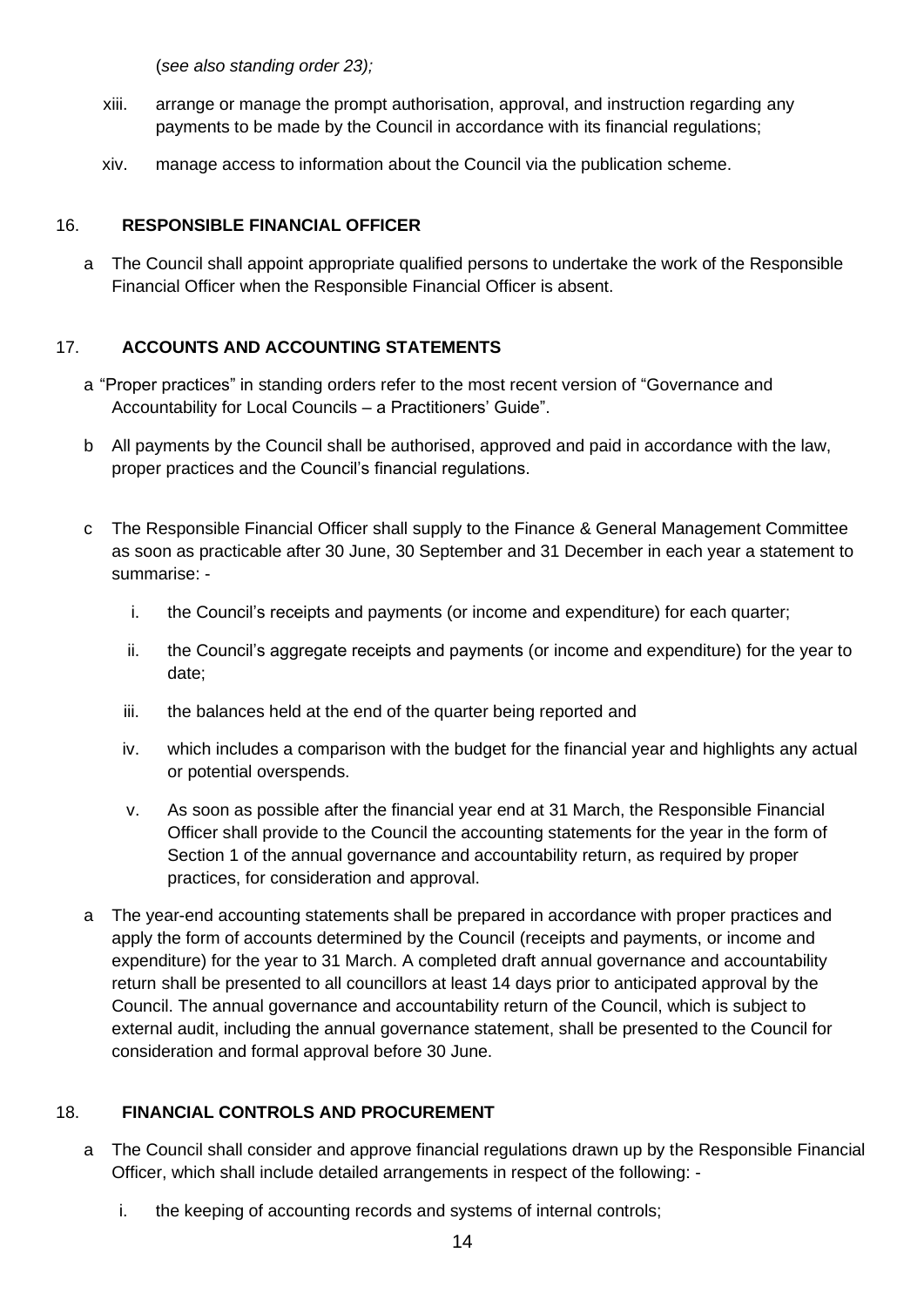- ii. the assessment and management of financial risks faced by the Council;
- iii. the work of the independent internal auditor in accordance with proper practices and the receipt of regular reports from the internal auditor, which shall be required at least annually;
- iv. the inspection and copying by councillors and local electors of the Council's accounts and/or orders of payments; and
- v. whether contracts with an estimated value below **£25,000** due to special circumstances are exempt from a tendering process or procurement exercise.
- b Financial regulations shall be reviewed regularly and at least annually for fitness of purpose.
- **c A public contract regulated by the Public Contracts Regulations 2015 with an estimated value in excess of £25,000 but less than the relevant thresholds in standing order 18(f) is subject to Regulations 109-114 of the Public Contracts Regulations 2015 which include a requirement on the Council to advertise the contract opportunity on the Contracts Finder website regardless of what other means it uses to advertise the opportunity.**
- d Subject to additional requirements in the financial regulations of the Council, the tender process for contracts for the supply of goods, materials, services or the execution of works shall include, as a minimum, the following steps:
	- i. a specification for the goods, materials, services or the execution of works shall be drawn up;
	- ii. an invitation to tender shall be drawn up to confirm (i) the Council's specification (ii) the time, date and address for the submission of tenders (iii) the date of the Council's written response to the tender and (iv) the prohibition on prospective contractors contacting councillors or staff to encourage or support their tender outside the prescribed process;
	- iii. the invitation to tender shall be advertised in a local newspaper and in any other manner that is appropriate;
	- iv. tenders are to be submitted in writing in a sealed marked envelope addressed to the Proper Officer;
	- v. tenders shall be opened by the Proper Officer in the presence of at least one councillor after the deadline for submission of tenders has passed;
	- vi. tenders are to be reported to and considered by the appropriate meeting of the Council or a committee or sub-committee with delegated responsibility.
- e Neither the Council, nor a committee or a sub-committee with delegated responsibility for considering tenders, is bound to accept the lowest value tender.
- **f A public contract regulated by the Public Contracts Regulations 2015 with an estimated value in excess of £181,302 for a public service or supply contract or in excess of £4,551,413 for a public works contract (or other thresholds determined by the European Commission every two years and published in the Official Journal of the European Union (OJEU)** or other official arrangements put in place by UK Government upon exiting the European Union**) shall comply with the relevant procurement procedures and other requirements in the Public Contracts Regulations 2015 which include advertising the contract opportunity on the Contracts Finder website and in OJEU** (or alternative UK Government reference point or publication)**.**
- **g A public contract in connection with the supply of gas, heat, electricity, drinking water,**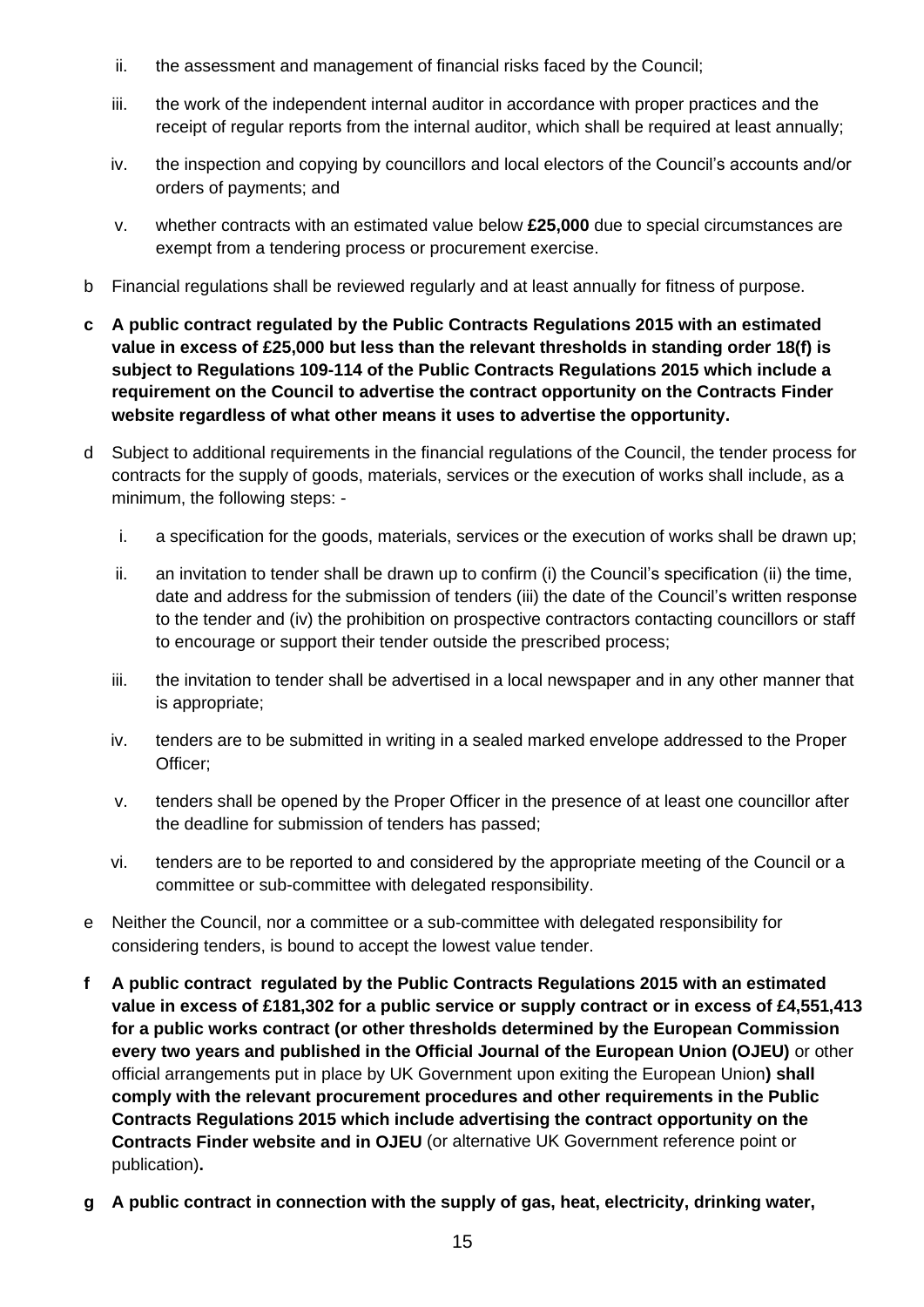**transport services, or postal services to the public; or the provision of a port or airport; or the exploration for or extraction of gas, oil or solid fuel with an estimated value in excess of £363,424 for a supply, services or design contract; or in excess of £4,551,413 for a works contract; or £820,370 for a social and other specific services contract (or other thresholds determined by the European Commission every two years and published in OJEU** or other official arrangements put in place by UK Government upon exiting the European Union**) shall comply with the relevant procurement procedures and other requirements in the Utilities Contracts Regulations 2016.**

## <span id="page-15-0"></span>19. **HANDLING STAFF MATTERS**

- a A matter personal to a member of staff that is being considered by a meeting of the Finance & General Management committee or the HR sub-committee is subject to standing order 11.
- b Subject to the Council's policy regarding absences from work, the Council's most senior member of staff shall notify the chair of the HR sub committee or, if they are not available, the vice-chair of the HR sub committee of absence occasioned by illness or other reason and that person shall report such absence to the HR sub-committee at its next meeting.
- c The chair of the HR sub-committee or in their absence, the vice-chair shall upon a resolution conduct a review of the performance and annual appraisal of the work of Council's employees. The reviews and appraisal shall be reported in writing and are subject to approval by resolution by the HR sub-committee.
- d Subject to the Council's policy regarding the handling of grievance matters, the Council's most senior member of staff (or other members of staff) shall contact the chair of the HR sub-committee or in their absence, the vice-chair of the HR sub-committee in respect of an informal or formal grievance matter, and this matter shall be reported back and progressed by resolution of the HR sub-committee.
- e Subject to the Council's policy regarding the handling of grievance matters, if an informal or formal grievance matter raised by an employee relates to the chair or vice-chair of the HR sub-committee, this shall be communicated to another member of the HR sub-committee, which shall be reported back and progressed by resolution of the HR sub-committee.
- f Any persons responsible for all or part of the management of staff shall treat as confidential the written records of all meetings relating to their performance, capabilities, grievance or disciplinary matters.
- g In accordance with standing order 11(a), persons with line management responsibilities shall have access to staff records referred to in standing order 19(f).

# <span id="page-15-1"></span>20. **RESPONSIBILITIES TO PROVIDE INFORMATION**

*See also standing order 21.*

- **a In accordance with freedom of information legislation, the Council shall publish information in accordance with its publication scheme and respond to requests for information held by the Council.**
- b If gross annual income or expenditure (whichever is the higher) exceeds £200,000 **The Council, shall publish information in accordance with the requirements of the Local Government (Transparency Requirements) (England) Regulations 2015**.
- <span id="page-15-2"></span>21. **RESPONSIBILITIES UNDER DATA PROTECTION LEGISLATION**  (Below is not an exclusive list).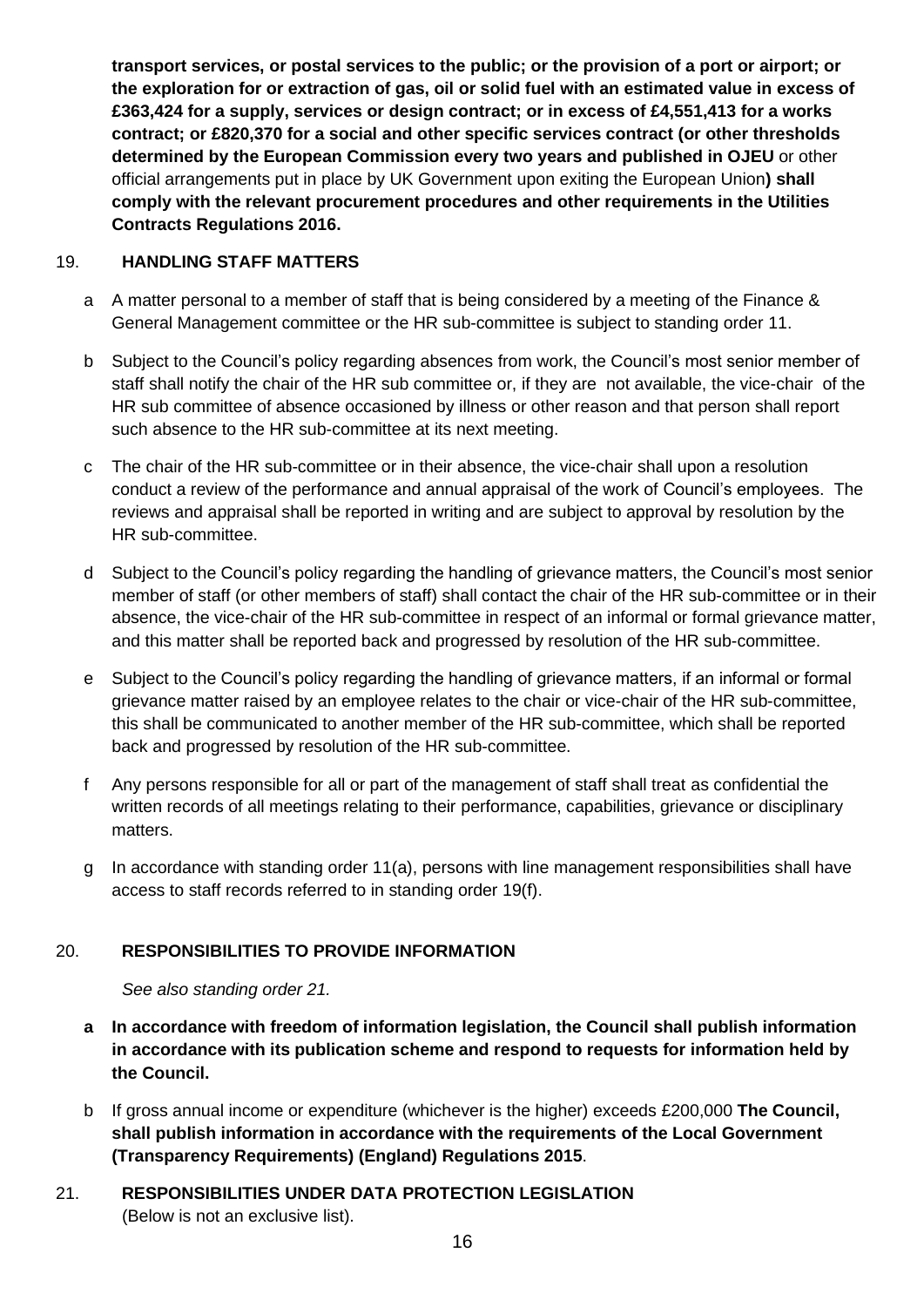*See also standing order 11.*

- **a The Council shall appoint a Data Protection Officer.**
- **b The Council shall have policies and procedures in place to respond to an individual exercising statutory rights concerning his personal data.**
- **c The Council shall have a written policy in place for responding to and managing a personal data breach.**
- **d The Council shall keep a record of all personal data breaches comprising the facts relating to the personal data breach, its effects and the remedial action taken.**
- **e The Council shall ensure that information communicated in its privacy notice(s) is in an easily accessible and available form and kept up to date.**
- **f The Council shall maintain a written record of its processing activities.**

#### <span id="page-16-0"></span>22. **RELATIONS WITH THE PRESS/MEDIA**

a Requests from the press or other media for an oral or written comment or statement from the Council, its councillors or staff shall be handled in accordance with the Council's policy in respect of dealing with the press and/or other media.

## <span id="page-16-1"></span>23. **EXECUTION AND SEALING OF LEGAL DEEDS**

*See also standing orders 15(b)(xii) and (xvii).*

- a A legal deed shall not be executed on behalf of the Council unless authorised by a resolution.
- b **Subject to standing order 23(a), any two councillors may sign, on behalf of the Council, any deed required by law and the Proper Officer shall witness their signatures.]**
- *c The above is applicable to a Council without a common seal.*

## <span id="page-16-2"></span>24. **COMMUNICATING WITH DISTRICT AND COUNTY OR UNITARY COUNCILLORS**

a Details of meetings of the Council shall be made available to the ward councillor(s) of Wokingham Borough Council representing the area of the Council.

## <span id="page-16-3"></span>25. **RESTRICTIONS ON COUNCILLOR ACTIVITIES**

- a Unless duly authorised no councillor shall:
	- i. inspect any land and/or premises which the Council has a right or duty to inspect; or
	- ii. issue orders, instructions or directions.

## <span id="page-16-4"></span>26. **STANDING ORDERS GENERALLY**

a All or part of a standing order, except one that incorporates mandatory statutory or legal requirements, may be suspended by resolution in relation to the consideration of an item on the agenda for a meeting.